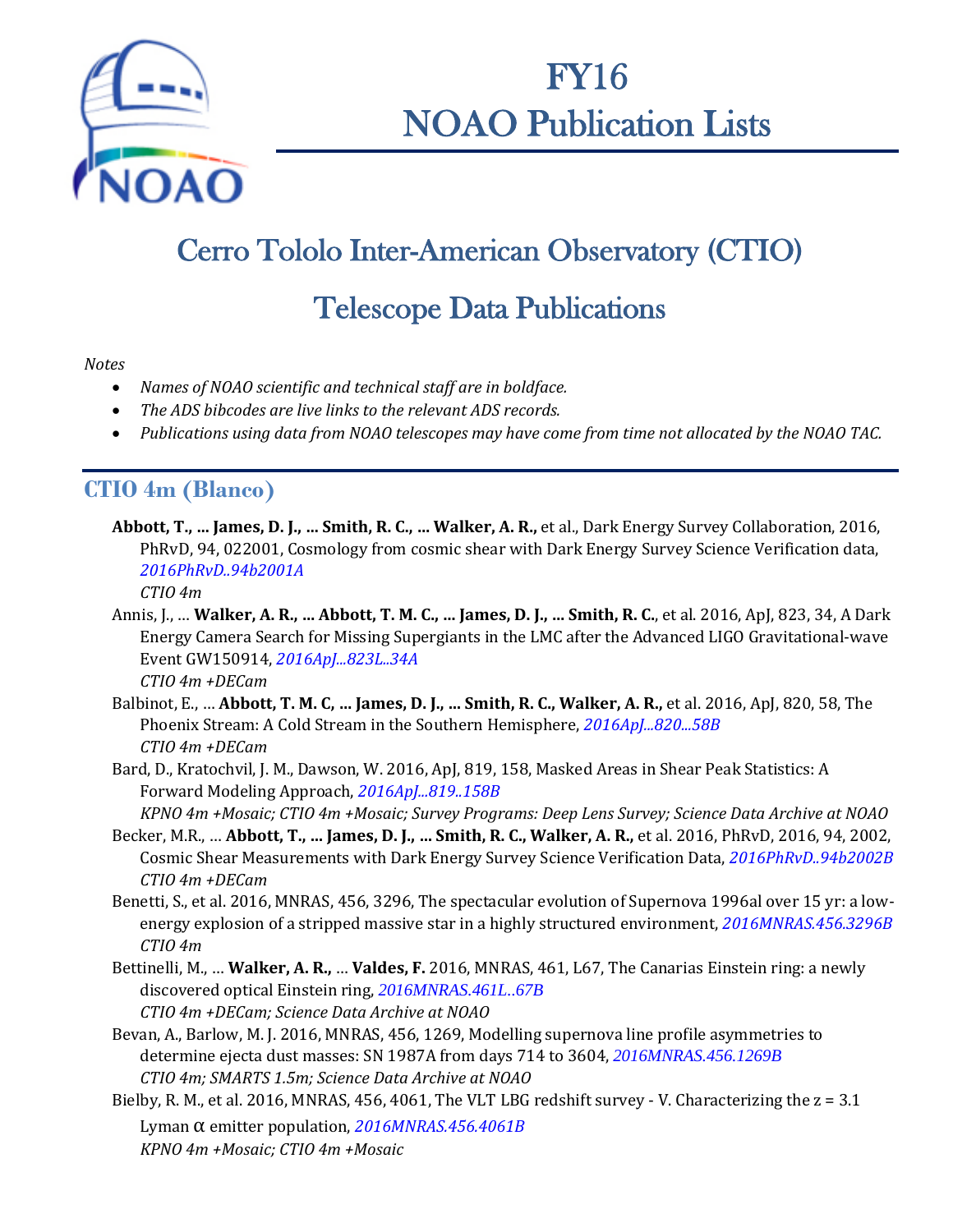Britt, C. T., et al. 2016, MNRAS, 460, 2822, Discovery of a Long-Lived, High-Amplitude Dusty Infrared Transient, *[2016MNRAS.460.2822B](http://adsabs.harvard.edu/abs/2016MNRAS.460.2822B)*

*CTIO 4m +Mosaic*

Bruderer, C., et al. 2016, *ApJ*, 817, 25, Calibrated Ultra Fast Image Simulations for the Dark Energy Survey, *[2016ApJ...817...25B](http://adsabs.harvard.edu/abs/2016ApJ...817...25B)*

*CTIO 4m +DECam*

Burton, M. G., et al. 2016, *PASA*, 33, e047, Scientific Goals of the Kunlun Infrared Sky Survey (KISS), *[2016PASA...33...47B](http://adsabs.harvard.edu/abs/2016PASA...33...47B)*

*CTIO 4m +DECam*

Caldú-Primo, A., Schruba, A. 2016, AJ, 151, 34, Molecular Gas Velocity Dispersions in the Andromeda Galaxy, *[2016AJ....151...34C](http://adsabs.harvard.edu/abs/2016AJ....151...34C)*

*KPNO 4m +Mosaic; CTIO 4m +Mosaic; Survey Programs: LGGS; Science Data Archive at NOAO*

Capozzi, D., et al. 2016, MNRAS, 456, 830, 790, Revisiting the role of the thermally pulsating asymptoticgiant-branch phase in high-redshift galaxies, *[2016MNRAS.456..790C](http://adsabs.harvard.edu/abs/2016MNRAS.456..790C)*

*KPNO 4m +NEWFIRM; CTIO 4m +Mosaic; Survey Programs: NMBS; Science Data Archive at NOAO*

- Caso, J. P., Bassino, L. P., Gomez, M. 2015, MNRAS, 453, 4421, Footprints in the Sand: What Can Globular Clusters Tell Us About NGC 4753 Past? *[2015MNRAS.453.4421C](http://adsabs.harvard.edu/abs/2015MNRAS.453.4421C) CTIO 4m +Mosaic*
- Chang, C., ... **Abbott, T. M. C, … James, D. J., … Smith, R. C., Walker, A. R.** 2016, MNRAS, 459, 3203, Galaxy Bias from the Dark Energy Survey Science Verification Data: Combining Galaxy Density Maps and Weak Lensing Maps, *[2016MNRAS.459.3203C](http://adsabs.harvard.edu/abs/2016MNRAS.459.3203C) CTIO 4m +DECam*
- Chen, Y. T., et al, 2016, 827, 24, Discovery of a New Retrograde Trans-Neptunian Object: Hint of a Common Orbital Plane for Low Semimajor Axis, High-inclination TNOs and Centaurs, *[2016ApJ...827L..24C](http://adsabs.harvard.edu/abs/2016ApJ...827L..24C) CTIO 4m +DECam*
- Clyne, N., et al. 2015, A&A, 582, 60, A Morpho-Kinematic and Spectroscopic Study of the Bipolar Nebulae: M 2-9, Mz 3, and Hen 2-104, *[2015A&A...582A..60C](http://adsabs.harvard.edu/abs/2015A%26A...582A..60C) CTIO 4m*
- Cohen, R. E., et al. 2015, AJ, 150, 176, Wide Field Near-infrared Photometry of 12 Galactic Globular Clusters: Observations Versus Models on the Red Giant Branch*, [2015AJ....150..176C](http://adsabs.harvard.edu/abs/2015AJ....150..176C) CTIO 4m*
- Coppola, G., … **Walker, A. R.** 2015, ApJ, 814, 71, The Carina Project IX: On Hydrogen and Helium Burning Variables, *[2015ApJ...814...71C](http://adsabs.harvard.edu/abs/2015ApJ...814...71C)*

*CTIO 4m +Mosaic*

Cowperthwaite, P.S., … **Walker , A. R., … Abbott, T. M. C., … James, D. J., … Smith, R. C.,** et al. 2016 , ApJ, 826, 29, A DECam Search for an Optical Counterpart to the LIGO Gravitational-wave Event GW151226, *[2016ApJ...826L..29C](http://adsabs.harvard.edu/abs/2016ApJ...826L..29C)*

*CTIO 4m +DECam*

- Cowperthwaite, P. S., Berger, E. 2015, ApJ, 814, 25, A Comprehensive Study of Detectability and Contamination in Deep Rapid Optical Searches for Gravitational Wave Counterparts, *[2015ApJ...814...25C](http://adsabs.harvard.edu/abs/2015ApJ...814...25C) CTIO 4m +DECam*
- Crocce, M., … **Abbott, T., …, James, D. J., … Smith, R. C., … Walker, A. R.,** et al. 2016, MNRAS, 455, 4301, Galaxy Clustering, Photometric Redshifts and Diagnosis of Systematics in the DES Science Verification Data, *[2016MNRAS.455.4301C](http://adsabs.harvard.edu/abs/2016MNRAS.455.4301C)*

*CTIO 4m +DECam*

Dark Energy Survey Collaboration, **Abbott, T.,** … **James, D.,** … **Smith, R. C.,** … **Walker, A. R.**, et al. 2016, MNRAS, 460, 1270, The Dark Energy Survey: More than Dark Energy - An Overview, *[2016MNRAS.460.1270D](http://adsabs.harvard.edu/abs/2016MNRAS.460.1270D)*

*CTIO 4m +DECam; Survey Programs: Dark Energy Survey; Science Data Archive at NOAO*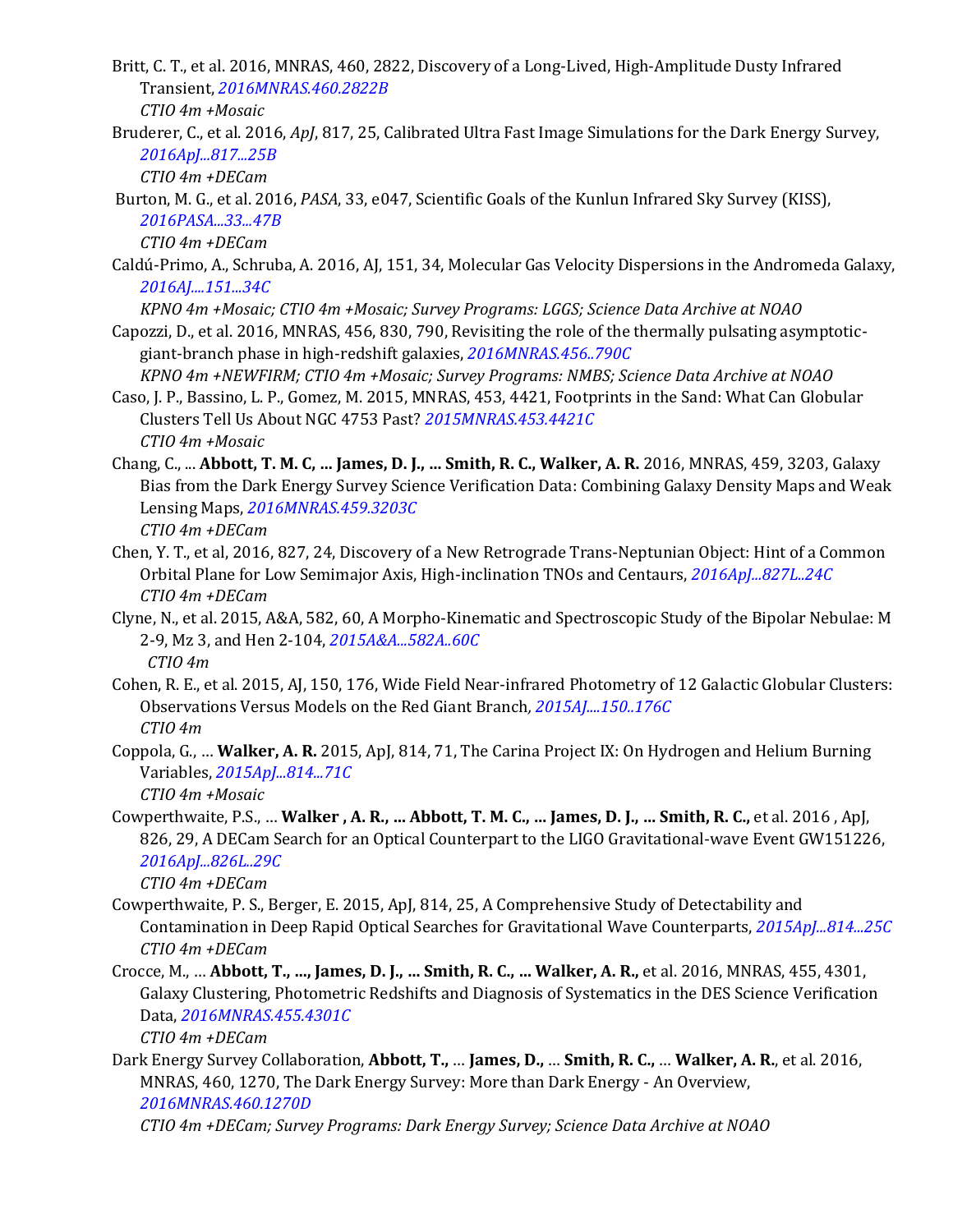- del Pino, A., Aparicio, A., Hidalgo, S. L. 2015, MNRAS, 454, 3996, Merger Traces in the Spatial Distribution of Stellar Populations in the Fornax dSph Galaxy, *[2015MNRAS.454.3996D](http://adsabs.harvard.edu/abs/2015MNRAS.454.3996D) CTIO 4m +Mosaic*
- Desai, S., et al. 2016, A&C, 16, 67, Detection and Removal of Artifacts in Astronomical Images, *[2016A&C....16...67D](http://adsabs.harvard.edu/abs/2016A%26C....16...67D)*

*CTIO 4m +DECam, Mosaic*

- Diaz Tello, J., et al. 2016, yCat, 358, VizieR Online Data Catalog: Balmer break galaxies at z<1.5 star formation (Diaz Tello *+*, 2016), *[2016yCat..35870136D](http://adsabs.harvard.edu/abs/2016yCat..35870136D) CTIO 4m*
- Drlica-Wagner, A., et al. 2015, ApJ, 813, 109, Eight Ultra-faint Galaxy Candidates Discovered in Year Two of the Dark Energy Survey, *[2015ApJ...813..109D](http://adsabs.harvard.edu/abs/2015ApJ...813..109D) CTIO 4m +DECam*
- Edwards, L. O. et al. 2016, MNRAS, 461, 230, Stellar populations of BCGs, close companions and intracluster light in Abell 85, Abell 2457 and IIZw108, *[2016MNRAS.461..230E](http://adsabs.harvard.edu/abs/2016MNRAS.461..230E) KPNO 4m +Mosaic; WIYN 3.5m +SparsePak; CTIO 4m +Mosaic, +Hydra; Survey Programs; Fundamental*
- *Plane Survey; Science Data Archive at NOAO* Egeland, R., Metcalfe, T. S., Hall, J. C., Henry, G. W. 2015, ApJ, 812, 12, Sun-like Magnetic Cycles in the
- Rapidly-rotating Young Solar Analog HD 30495, *[2015ApJ...812...12E](http://adsabs.harvard.edu/abs/2015ApJ...812...12E) CTIO 4m*
- Esposito, P., et al. 2016, MNRAS, 457, L5, EXTraS discovery of an 1.2-s X ray pulsar in M 31, *[2016MNRAS.457L...5E](http://adsabs.harvard.edu/abs/2016MNRAS.457L...5E)*

*KPNO 4m +Mosaic; CTIO 4m +Mosaic; Survey Programs: LGGS; Science Data Archive at NOAO*

- Evans, K. A., Massey, P. 2015, AJ, 150, 149, A Runaway Red Supergiant in M31, *[2015AJ....150..149E](http://adsabs.harvard.edu/abs/2015AJ....150..149E) KPNO 4m +Mosaic; CTIO 4m +Mosaic; Survey Programs: LGGS; Science Data Archive at NOAO*
- Flaugher, B., … **Abbott, T. M. C.,** et al. 2015, AJ, 150, 150, The Dark Energy Camera, *[2015AJ....150..150F](http://adsabs.harvard.edu/abs/2015AJ....150..150F) CTIO 4m +DECam*
- Foltz, R., et al. 2015, ApJ, 812, 138, Evidence for the Universality of Properties of Red-Sequence Galaxies in X-ray- and Red-Sequence-Selected Clusters at z ~ 1, *[2015ApJ...812..138F](http://adsabs.harvard.edu/abs/2015ApJ...812..138F) CTIO 4m +ISPI*
- Fotopoulou, S., et al. 2016, A&A, 592, 5, The XXL Survey. VI. The 1000 Brightest X-ray Point Sources, *[2016A&A...592A...5F](http://adsabs.harvard.edu/abs/2016A%26A...592A...5F)*

*CTIO 4m +DECam*

- Galbany, L., et al. 2016, AJ, 151, 33, UBVRIz Light Curves of 51 Type II Supernovae, *[2016AJ....151...33G](http://adsabs.harvard.edu/abs/2016AJ....151...33G) CTIO 4m +Mosaic*
- Gerdes, D.W., … **Abbott, T., …, James, D. J., … Smith, R. C., … Walker, A. R.,** et al. 2016, AJ, 151, 33, Observation of Two New L4 Neptune Trojans in the Dark Energy Survey Supernova Fields, *[2016AJ....151...39G](http://adsabs.harvard.edu/abs/2016AJ....151...39G)*

*CTIO 4m +DECam*

- Giannantonio, T., ... **Abbott, T., …, James, D. J., … Smith, R. C., … Walker, A. R.,** et al. 2016, 456, 3213, CMB Lensing Tomography with the DES Science Verification Galaxies, *[2016MNRAS.456.3213G](http://adsabs.harvard.edu/abs/2016MNRAS.456.3213G) CTIO 4m +DECam*
- Gordon, M. S., Humphreys, R. M., Jones, T. J. 2016, ApJ, 825, 50, Luminous and Variable Stars in M31 and M33. III. The Yellow and Red Supergiants and Post-red Supergiant Evolution, *[2016ApJ...825...50G](http://adsabs.harvard.edu/abs/2016ApJ...825...50G) KPNO 4m +Mosaic; CTIO 4m +Mosaic; Survey Programs: LGGS; Science Data Archive at NOAO*
- Grillmair, C. J., Hetherington, L., Carlberg, R. G., Willman, B. 2015, ApJ, 812, L26, An Orphan No Longer? Detection of the Southern Orphan Stream and a Candidate Progenitor, *[2015ApJ...812L..26G](http://adsabs.harvard.edu/abs/2015ApJ...812L..26G) CTIO 4m +DECam*
- Gruen, D., … **Abbott, T. M. C, … Smith, R. C., … Walker, A. R.,** et al. 2016, MNRAS, 455, 3367, Weak Lensing by Galaxy Troughs in DES Science Verification data, *[2016MNRAS.455.3367G](http://adsabs.harvard.edu/abs/2016MNRAS.455.3367G) CTIO 4m +DECam*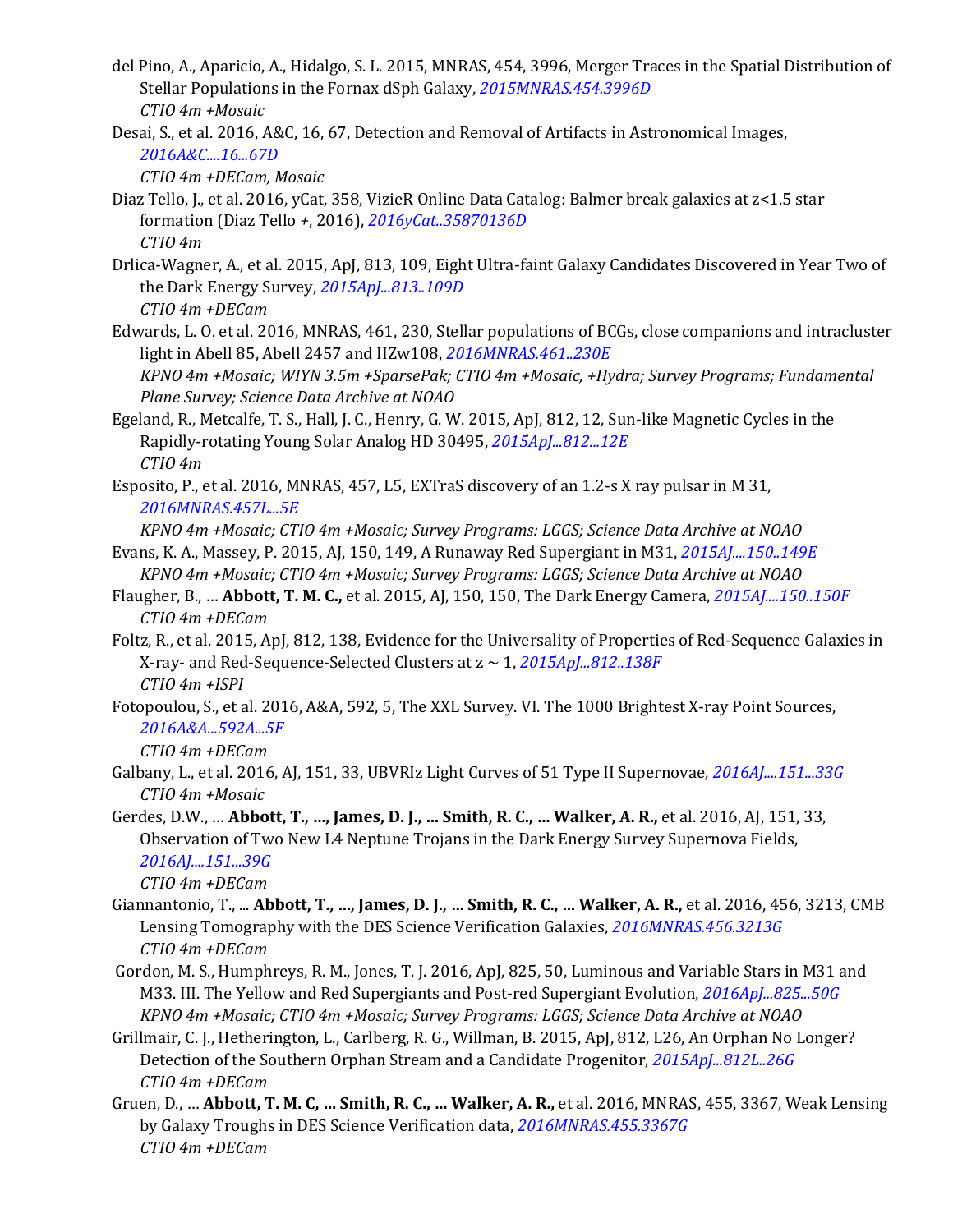- Guaita, L., et al. 2016, A&A, 587, 133, Limits on the LyC Signal From  $z \sim 3$  Sources with Secure Redshift and HST Coverage in the E-CDFS Field, *[2016A&A...587A.133G](http://adsabs.harvard.edu/abs/2016A%26A...587A.133G) CTIO 4m +Mosaic*
- Hagen, A., et al. 2016, ApJ, 817, 79, "HST Emission Line Galaxies at  $z \sim 2$ : Comparing Physical Properties of Lyman Alpha and Optical Emission Line Selected Galaxies, *[2016ApJ...817...79H](http://adsabs.harvard.edu/abs/2016ApJ...817...79H) CTIO 4m +Mosaic*
- Hargis, J. R., et al. 2016, ApJ, 818, 39, Evidence That Hydra I is a Tidally Disrupting Milky Way Dwarf Galaxy, *[2016ApJ...818...39H](http://adsabs.harvard.edu/abs/2016ApJ...818...39H)*

*CTIO 4m +DECam; Science Data Archive at NOAO*

Henze, M., et al. 2015, A&A, 582, A8, A remarkable recurrent nova in M 31: The 2010 eruption recovered and evidence of a six-month period, *[2015A&A...582L...8H](http://adsabs.harvard.edu/abs/2015A%26A...582L...8H)*

*KPNO 4m +Mosaic; CTIO 4m +Mosaic; Survey Programs: LGGS; Science Data Archive at NOAO* Huxor, A. P., Grebel, E. K. 2015, MNRAS, 453, 2653, Tracing the tidal streams of the Sagittarius dSph, and

- halo Milky Way features, with carbon-rich long-period variables, *[2015MNRAS.453.2653H](http://adsabs.harvard.edu/abs/2015MNRAS.453.2653H) KPNO 4m; KPNO 2.1m; CTIO 4m*
- Jarvis, M., … **Abbott, T., … James, D. J., … Smith, R. C., … Walker, A. R.,** et al. 2016, MNRAS, 460, 2245, The DES Science Verification weak lensing shear catalogues, *[2016MNRAS.460.2245J](http://adsabs.harvard.edu/abs/2016MNRAS.460.2245J) CTIO 4m +DECam*
- Jee, M. J., et al. 2016, ApJ, 824, 77, Cosmic Shear Results from the Deep Lens Survey. II. Full Cosmological Parameter Constraints from Tomography, *[2016ApJ...824...77J](http://adsabs.harvard.edu/abs/2016ApJ...824...77J)*

*KPNO 4m +Mosaic; CTIO 4m +Mosaic; Survey Programs: Deep Lens Survey; Science Data Archive at NOAO*

- Ji, A. P., Frebel, A., Chiti, A., Simon, J. D. 2016, Natur, 531, 610, R-process enrichment from a single event in an ancient dwarf galaxy, *[2016Natur.531..610J](http://adsabs.harvard.edu/abs/2016Natur.531..610J) CTIO 4m +DECam*
- Kainulainen, J., et al. 2016, A&A, 586, A27, Gravitational Fragmentation Caught in the Act: The Filamentary Musca Molecular Cloud, *[2016A&A...586A..27K](http://adsabs.harvard.edu/abs/2016A%26A...586A..27K) CTIO 4m +NEWFIRM*
- Kessler, R., et al. 2015, AJ, 150, 176, The Difference Imaging Pipeline for the Transient Search in the Dark Energy Survey, *[2015AJ....150..172K](http://adsabs.harvard.edu/abs/2015AJ....150..172K) CTIO 4m +DECam*
- Kim, D., Jerjen, H., Mackey, D., Da Costa, G. S., Milone, A. P. 2016, ApJ, 820, 119, KIM 3: An Ultra-faint Star Cluster in the Constellation of Centaurus, *[2016ApJ...820..119K](http://adsabs.harvard.edu/abs/2016ApJ...820..119K) CTIO 4m +DECam*
- Kirk, D.,… **Abbott, T., … Smith, R. C.,** et al. 2016, MNRAS, 459, 21, Cross-Correlation of Gravitational Lensing from DES Science Verification Data with SPT and Planck Lensing, *[2016MNRAS.459...21K](http://adsabs.harvard.edu/abs/2016MNRAS.459...21K) CTIO 4m +DECam*
- Lee, Y., Rey, S-C., Hilker, M., Sheen, Y-K., Yi, S. K. 2016, ApJ, 822, 92, Galaxy Luminosity Function of the Dynamically Young Abell 119 Cluster: Probing the Cluster Assembly, *[2016ApJ...822...92L](http://adsabs.harvard.edu/abs/2016ApJ...822...92L) CTIO 4m +Mosaic*
- Li, T.S., … **Vivas, A. K., … Walker, A. R., … Abbott, T. M. C., … James, D. J., … Smith, R. C.,** et al. 2016, ApJ, 817, 135, Discovery of a Stellar Overdensity in Eridanus-Phoenix in the Dark Energy Survey *CTIO 4m +DECam; Survey Programs: Dark Energy Survey; Science Data Archive at NOAO*
- Li, T.S., … **Walker, A. R., … Abbott, T. M. C., … Smith, R. C.,** et al. 2016, AJ, 151, 157, Assessment of Systematic Chromatic Errors that Impact Sub-1% Photometric Precision in Large-area Sky Surveys, *[2016AJ....151..157L](http://adsabs.harvard.edu/abs/2016AJ....151..157L)*

*CTIO 4m +DECam*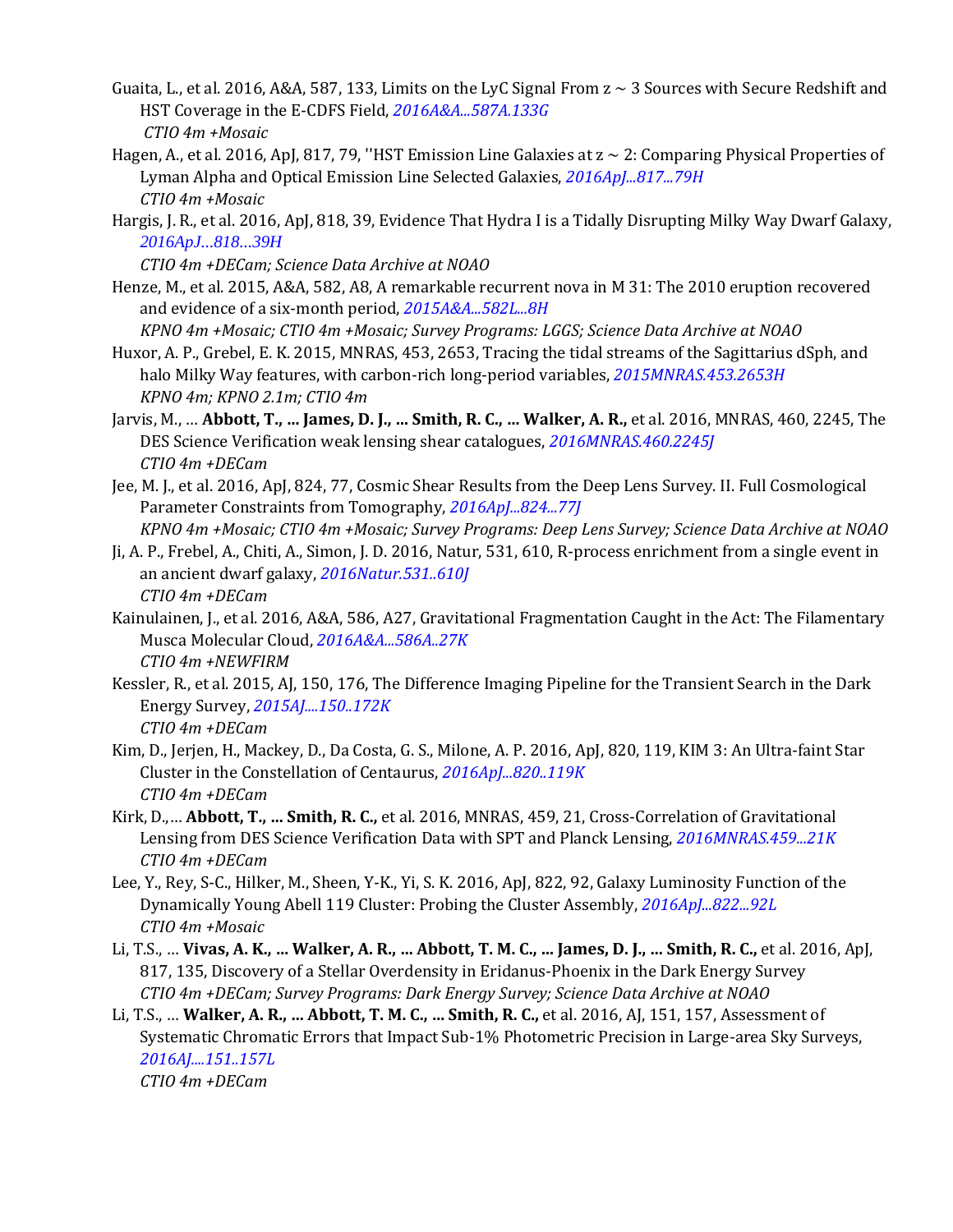Liu, J., Eracleous, M., Halpern, J. P. 2016, ApJ, 817, 42, A Radial Velocity Test for Supermassive Black Hole Binaries as an Explanation for Broad, Double-Peaked Emission Lines in Active Galactic Nuclei, *[2016ApJ...817...42L](http://adsabs.harvard.edu/abs/2016ApJ...817...42L)*

*KPNO 2.1m; SMARTS 1.5m; CTIO 4m*

- Luque, E., … **Abbott, T., … James, D. J., … Smith, R. C., … Walker, A. R.,** et al. 2016, MNRAS, 458, 603, Digging Deeper into the Southern Skies: A Compact Milky Way Companion Discovered in First-year Dark Energy Survey Data, *[2016MNRAS.458..603L](http://adsabs.harvard.edu/abs/2016MNRAS.458..603L) CTIO 4m +DECam*
- Mackey, A. D., et al. 2016, MNRAS, 459, 239, A 10 kpc stellar substructure at the edge of the Large Magellanic Cloud: perturbed outer disc or evidence for tidal stripping? *[2016MNRAS.459..239M](http://adsabs.harvard.edu/abs/2016MNRAS.459..239M) CTIO 4m; Science Data Archive at NOAO*
- Madau, P., Haardt, F. 2015, ApJ, 813, 8, Cosmic Reionization after Planck: Could Quasars Do It All? *[2015ApJ...813L...8M](http://adsabs.harvard.edu/abs/2015ApJ...813L...8M)*

*KPNO 4m +Mosaic; KPNO 2.1m +SQIID, +FLAMINGOS; CTIO 4m +Mosaic; Survey Programs: NDWFS; Science Data Archive at NOAO*

Magakian, T. Y., Movsessian, T. A., Bally, J. 2016, MNRAS, 460, 489, A New Star-Forming Region in Canis Major, *[2016MNRAS.460..489M](http://adsabs.harvard.edu/abs/2016MNRAS.460..489M)*

*CTIO 4m +Mosaic*

Mao, J., Kim, M. 2016, ApJ, 828, 96, On the Evolution of High-redshift Active Galactic Nuclei, *[2016ApJ...828...96M](http://adsabs.harvard.edu/abs/2016ApJ...828...96M)*

*KPNO 4m +Mosaic; KPNO 2.1m; CTIO 4m +Mosaic; Survey Programs: Deep Lens Survey, NDWFS; Science Data Archive at NOAO*

Martinez-Vasquez, C. E., et al. 2015, MNRAS, 454, 1509, Variable Stars in Local Group Galaxies - I. Tracing the Early Chemical Enrichment and Radial Gradients in the Sculptor dSph with RR Lyrae Stars, *[2015MNRAS.454.1509M](http://adsabs.harvard.edu/abs/2015MNRAS.454.1509M)*

*CTIO 4m +Mosaic*

- Massey, P., Evans, K. A. 2016, ApJ, 826, 224, The Red Supergiant Content of M31\*, *[2016ApJ...826..224M](http://adsabs.harvard.edu/abs/2016ApJ...826..224M) KPNO 4m +Mosaic; CTIO 4m +Mosaic; Survey Programs: LGGS; Science Data Archive at NOAO*
- Massey, P., Neugent, K. F., Smart, B. M. 2016, AJ, 152, 62, A Spectroscopic Survey of Massive Stars in M31 and M33, *[2016AJ....152...62M](http://adsabs.harvard.edu/abs/2016AJ....152...62M)*

*KPNO 4m +Mosaic; CTIO 4m +Mosaic; Survey Programs: LGGS; Science Data Archive at NOAO*

- McDonald, M., … **Zenteno, A.** 2016, ApJ, 817, 86, Star-Forming Brightest Cluster Galaxies At 0.25 < z < 1.25: A Transitioning Fuel Supply, *[2016ApJ...817...86M](http://adsabs.harvard.edu/abs/2016ApJ...817...86M) CTIO 4m +Mosaic*
- Melchior, P., … **Abbott, T., … James, D. J., … Smith, R. C., … Walker, A. R.,** et al. 2016, A&C, 16, 99, Crowdsourcing Quality Control for Dark Energy Survey Image, *[2016A&C....16...99M](http://adsabs.harvard.edu/abs/2016A%26C....16...99M) CTIO 4m +DECam*
- Micheli, M., Tholen, D. J., Jenniskens, P. 2016, Icar, 267, 64, Evidence for 2009 WN25 Being the Parent Body of the November i-Draconids (NID), *[2016Icar..267...64M](http://adsabs.harvard.edu/abs/2016Icar..267...64M) CTIO 4m +Mosaic*
- Müller, O., Jejen, H., Binggeli, B., 2015, A&A, 583, 79, New Dwarf Galaxy Candidates in the Centaurus Group, *[2015A&A...583A..79M](http://adsabs.harvard.edu/abs/2015A%26A...583A..79M) CTIO 4m +DECam*
- Muñoz, R. P., et al. 2015, ApJ, 813, 15, Unveiling a Rich System of Faint Dwarf Galaxies in the Next Generation Fornax Survey, *[2015ApJ...813L..15M](http://adsabs.harvard.edu/abs/2015ApJ...813L..15M) CTIO 4m +DECam*
- Musella, I., … **Walker, A. R.,** et al. 2016, MNRAS, 457, 3084, The Cepheids of NGC 1866: A Precise Benchmark for the Extragalactic Distance Scale and Stellar Evolution from Modern UBVI Photometry, *[2016MNRAS.457.3084M](http://adsabs.harvard.edu/abs/2016MNRAS.457.3084M) CTIO 4m +Mosaic*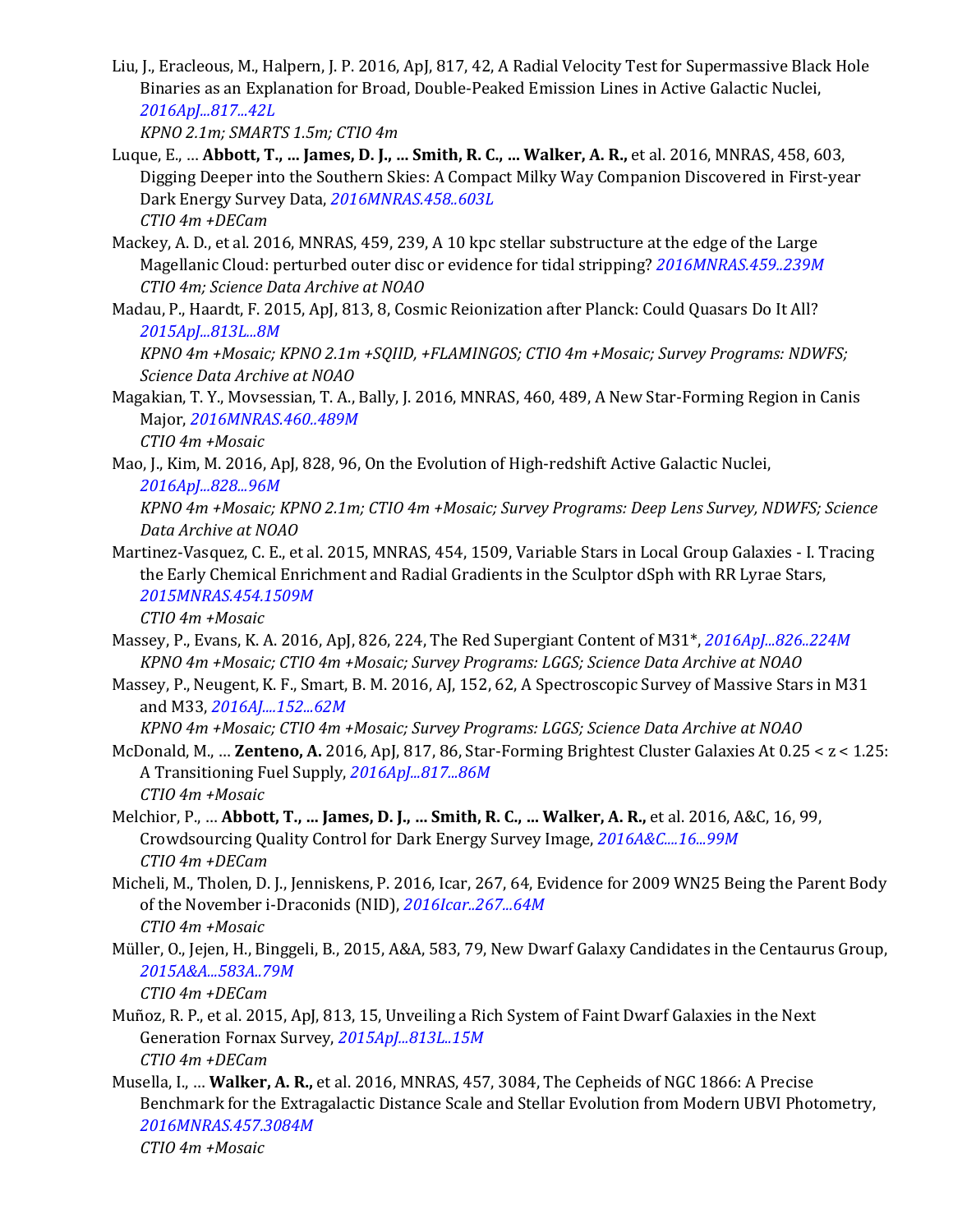**Narayan, G.,** … **Matheson, T.,** … **Smith, R. C.,** … **Zenteno, A.,** et al. 2016, ApJS, 224, 3, Light Curves of 213 Type Ia Supernovae from the ESSENCE Survey, *[2016ApJS..224....3N](http://adsabs.harvard.edu/abs/2016ApJS..224....3N)*

*CTIO 4m +Mosaic; SMARTS CF CCD; Essence Survey; Science Data Archive at NOAO*

Nascimento, R. S., et al. 2016, MNRAS, 460, 2193, Dynamical analysis of the cluster pair: A3407 *+*A3408, *[2016MNRAS.460.2193N](http://adsabs.harvard.edu/abs/2016MNRAS.460.2193N)*

*CTIO 4m +Mosaic*

- Nilo Castellon, J. L., et al, 2016, AJ, 151, 151, Low X-Ray Luminosity Galaxy Clusters: Main Goals, Sample Selection, Photometric and Spectroscopic Observations, *[2016AJ....151..151N](http://adsabs.harvard.edu/abs/2016AJ....151..151N) CTIO 4m +Mosaic*
- Nord, B., … **Abbott, T., … James, D. J., … Smith, R. C., … Walker, A. R.,** et al. 2016, ApJ, 827, 51, Observation and Confirmation of Six Strong-lensing Systems in the Dark Energy Survey Science Verification Data, *[2016ApJ...827...51N](http://adsabs.harvard.edu/abs/2016ApJ...827...51N)*

*CTIO 4m +DECam*

Nugent, C. R., et al. 2016, AJ, 152, 63, NEOWISE Reactivation Mission Year Two: Asteroid Diameters and Albedos*[, 2016AJ....152...63N](http://adsabs.harvard.edu/abs/2016AJ....152...63N)*

*CTIO 4m +DECam*

- Overbeek, J. C., Friel, E. D., Jacobson, H. R. 2016, ApJ, 824, 75, New Neutron-Capture Measurements in 23 Open Clusters. I. The r-Process, *[2016ApJ...824...75O](http://adsabs.harvard.edu/abs/2016ApJ...824...75O) CTIO 4m*
- Papovich, C., et al. 2016, ApJS, 224, 28, The Spitzer-HETDEX Exploratory Large-area Survey,

*[2016ApJS..224...28P](http://adsabs.harvard.edu/abs/2016ApJS..224...28P)*

*CTIO 4m +DECam*

- Parker, Q. A., et al. 2015, MNRAS, 452, 3759, Kathryn's Wheel: A Spectacular Galaxy Collision Discovered in the Galactic Neighbourhood, *[2015MNRAS.452.3759P](http://adsabs.harvard.edu/abs/2015MNRAS.452.3759P) CTIO 4m +Mosaic*
- Piatti, A. E. 2016, MNRAS, 459, L61, Discovery of a loose star cluster in the Large Magellanic Cloud, *[2016MNRAS.459L..61P](http://adsabs.harvard.edu/abs/2016MNRAS.459L..61P)*

*CTIO 4m +Mosaic; Science Data Archive at NOAO*

- Piatti, A. E., et al. 2016, MNRAS, 460, 383, The VMC Survey XXI. New star cluster candidates discovered from infrared photometry in the Small Magellanic Cloud, *[2016MNRAS.460..383P](http://adsabs.harvard.edu/abs/2016MNRAS.460..383P) CTIO 4m +Mosaic*
- Pieres, A., … **Abbott, T. M. C, ... James, D. J., … Smith, R. C., … Walker, A. R.** 2016, MNRAS, 461, 519, Physical properties of star clusters in the outer LMC as observed by the DES, *[2016MNRAS.461..519P](http://adsabs.harvard.edu/abs/2016MNRAS.461..519P) CTIO 4m +DECam*
- Poci, A., … **Abbott, T., ... James, D., … Smith, R. C., … Walker, A. R.,** et al. 2016, PASA, 33, 49, DESAlert: Enabling Real-Time Transient Follow-Up with Dark Energy Survey Data, *[2016PASA...33...49P](http://adsabs.harvard.edu/abs/2016PASA...33...49P) CTIO 4m +DECam*
- Pons, E., Elvis, M., Civano, F., Watson, M. G. 2016, ApJ, 821, 130, Narrow-line X-Ray-selected Galaxies in the Chandra-COSMOS Field. I. Optical Spectroscopic Catalog, *[2016ApJ...821..130P](http://adsabs.harvard.edu/abs/2016ApJ...821..130P) KPNO 4m +FLAMINGOS; CTIO 4m +ISPI*
- Rahmani, S., Lianou, S., Barmby, P. 2016, MNRAS, 456, 4128, Star formation laws in the Andromeda galaxy: gas, stars, metals and the surface density of star formation, *[2016MNRAS.456.4128R](http://adsabs.harvard.edu/abs/2016MNRAS.456.4128R) KPNO 4m +Mosaic; CTIO 4m +Mosaic; Survey Programs: LGGS; Science Data Archive at NOAO*
- Reed, S. L., et al. 2015. MNRAS, 454, 3952, DES J0454-4448: Discovery of the First Luminous  $z \ge 6$  Quasar from the Dark Energy Survey, *[2015MNRAS.454.3952R](http://adsabs.harvard.edu/abs/2015MNRAS.454.3952R) CTIO 4m +DECam*
- Roderick, T. A., Jerjen, H., Da Costa, G. S., Mackey, A. D. 2016, MNRAS, 460, 30, Structural Analysis of the Sextans Dwarf Spheroidal Galaxy, *[2016MNRAS.460...30R](http://adsabs.harvard.edu/abs/2016MNRAS.460...30R) CTIO 4m +DECam*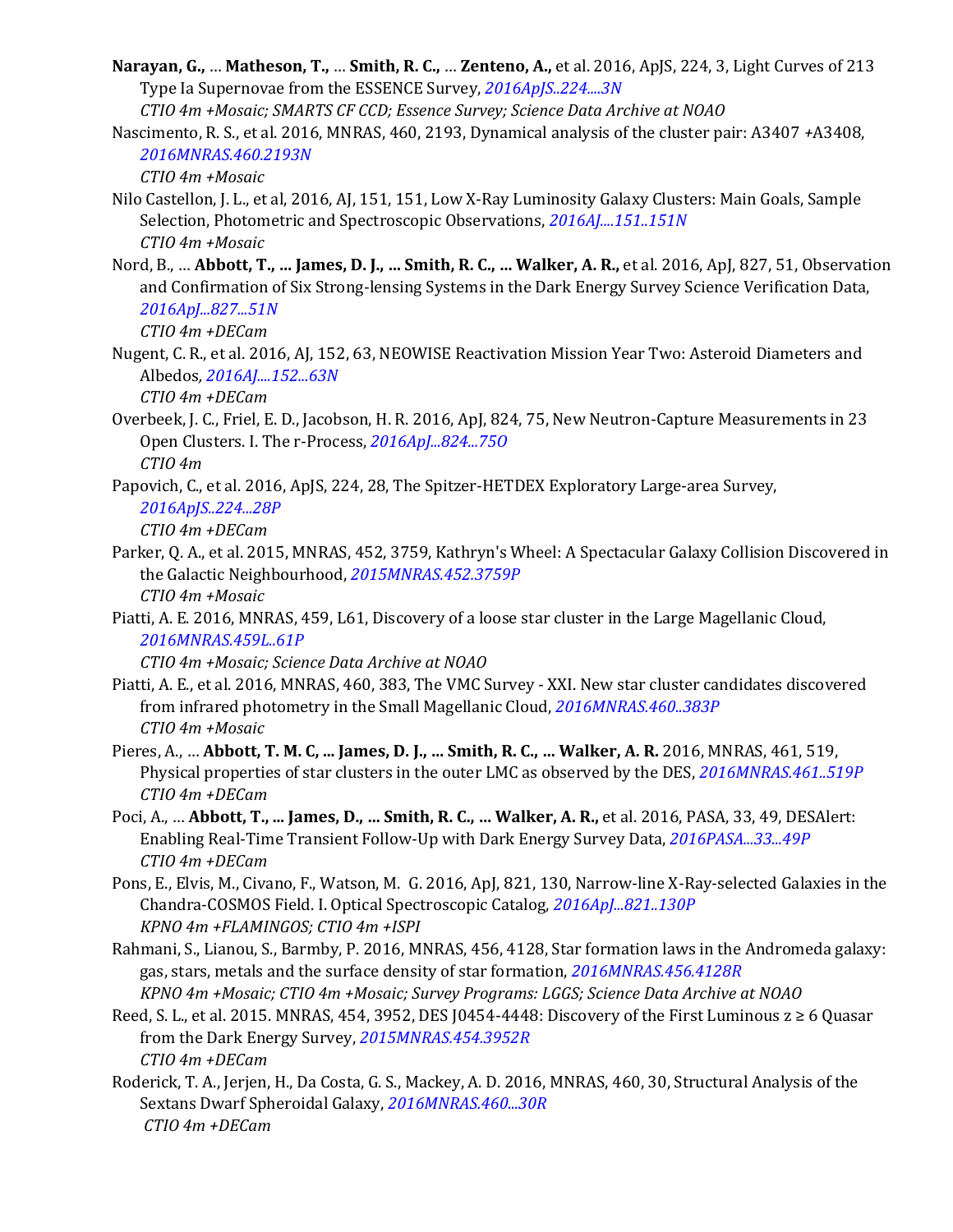- Rozo, E., ... **Abbott, T., … Smith, R. C., … Walker, A. R.,** et al. 2016, MNRAS, 461, 1431, RedMaGiC: Selecting Luminous Red Galaxies from the DES Science Verification Data, *[2016MNRAS.461.1431R](http://adsabs.harvard.edu/abs/2016MNRAS.461.1431R) CTIO 4m +DECam*
- Rykoff, E. S., … **Abbott, T.M.C, … Smith, R. C., … Walker, A. R.,** et al. 2016, ApJS, 224, 1, The RedMaPPer Galaxy Cluster Catalog From DES Science Verification Data, *[2016ApJS..224....1R](http://adsabs.harvard.edu/abs/2016ApJS..224....1R) CTIO 4m +DECam*
- Sand, D. J., et al. 2015, ApJ, 812, 13, Antlia B: A Faint Dwarf Galaxy Member of the NGC 3109 Association, *[2015ApJ...812L..13S](http://adsabs.harvard.edu/abs/2015ApJ...812L..13S)*

*CTIO 4m +DECam*

- Saro, A., … **Abbott, T., … James, D., … Smith, R. C., … Walker, A. R., … Zenteno, A.** 2015, MNRAS, 454, 2305, Constraints on the Richness–mass Relation and the Optical-SZE Positional Offset Distribution for SZE-Selected Clusters, *[2015MNRAS.454.2305S](http://adsabs.harvard.edu/abs/2015MNRAS.454.2305S) CTIO 4m +DECam*
- Shara, M. M., et al. 2016, MNRAS, 455, 3453, The first transition Wolf-Rayet WN/C star in M31, *[2016MNRAS.455.3453S](http://adsabs.harvard.edu/abs/2016MNRAS.455.3453S)*

*KPNO 4m +Mosaic; CTIO 4m +Mosaic; Survey Programs: LGGS; Science Data Archive at NOAO*

- Sharma, S., et al. 2016, AJ, 151, 126, Structural Studies of Eight Bright Rimmed Clouds in the Southern Hemisphere, *[2016AJ....151..126S](http://adsabs.harvard.edu/abs/2016AJ....151..126S) CTIO 4m +ISPI*
- Sheppard, S. S., Trujillo, C., Tholen, D. J. 2016, ApJL, 825, 13, Beyond the Kuiper Belt Edge: New High Perihelion Trans-Neptunian Objects with Moderate Semimajor Axes and Eccentricities, *[2016ApJ...825L..13S](http://adsabs.harvard.edu/abs/2016ApJ...825L..13S)*

*CTIO 4m +DECam*

Shipley, H. V., Papovich, C., Rieke, G. H., Brown, M. J. I., Moustakas, J. 2016, ApJ, 818, 60, A New Star Formation Rate Calibration from Polycyclic Aromatic Hydrocarbon Emission Features and Application to High-redshift Galaxies, *[2016ApJ...818...60S](http://adsabs.harvard.edu/abs/2016ApJ...818...60S)*

*KPNO 4m +Mosaic; KPNO 2.1m +SQIID, +FLAMINGOS; CTIO 4m +Mosaic; Survey Programs: NDWFS; Science Data Archive at NOAO*

- Smith, M., … **Smith, R. C., … Zenteno, A., … Abbott, T. M. C., … James, D. J., … Walker, A. R.**, et al. 2016, ApJ, 818, 8, DES14X3taz: A Type I Superluminous Supernova Showing A Luminous, Rapidly Cooling Initial Pre-Peak Bump, *[2016ApJ...818L...8S](http://adsabs.harvard.edu/abs/2016ApJ...818L...8S) CTIO 4m +DECam*
- Soares-Santos, M., ... **Walker, A. R.,** ... **Abbott, T. M. C.,** ... **James, D. J.,** ... **Matheson, T.,** ... **Smith, R. C.,** et al. 2016, ApJ, 823, 33, A Dark Energy Camera Search for an Optical Counterpart to the First Advanced LIGO Gravitational Wave Event GW150914, *[2016ApJ...823L..33S](http://adsabs.harvard.edu/abs/2016ApJ...823L..33S)*

*CTIO 4m +DECam; Survey Programs: Dark Energy Survey; Science Data Archive at NOAO*

- Soergel, B., et al. 2016, MNRAS, 461, 3172, Detection of the kinematic Sunyaev-Zel'dovich effect with DES Year 1 and SPT, *[2016MNRAS.461.3172S](http://adsabs.harvard.edu/abs/2016MNRAS.461.3172S) CTIO 4m +DECam*
- Spacek, A., Scannapieco, E., Cohen, S., Joshi, B., Mauskopf, P. 2016, ApJ, 819, 128, Constraining AGN Feedback in Massive Ellipticals with South Pole Telescope Measurements of the Thermal Sunyaev-Zel'dovich Effect, *[2016ApJ...819..128S](http://adsabs.harvard.edu/abs/2016ApJ...819..128S) CTIO 4m*
- Suchyta, E., … **Abbott, T., … James, D. J., … Smith, R. C., … Walker, A. R.,** et al. 2016, MNRAS, 457, 786, No Galaxy Left Behind: Accurate Measurements with the Faintest Objects in the Dark Energy Survey, *[2016MNRAS.457..786S](http://adsabs.harvard.edu/abs/2016MNRAS.457..786S)*

*CTIO 4m +DECam*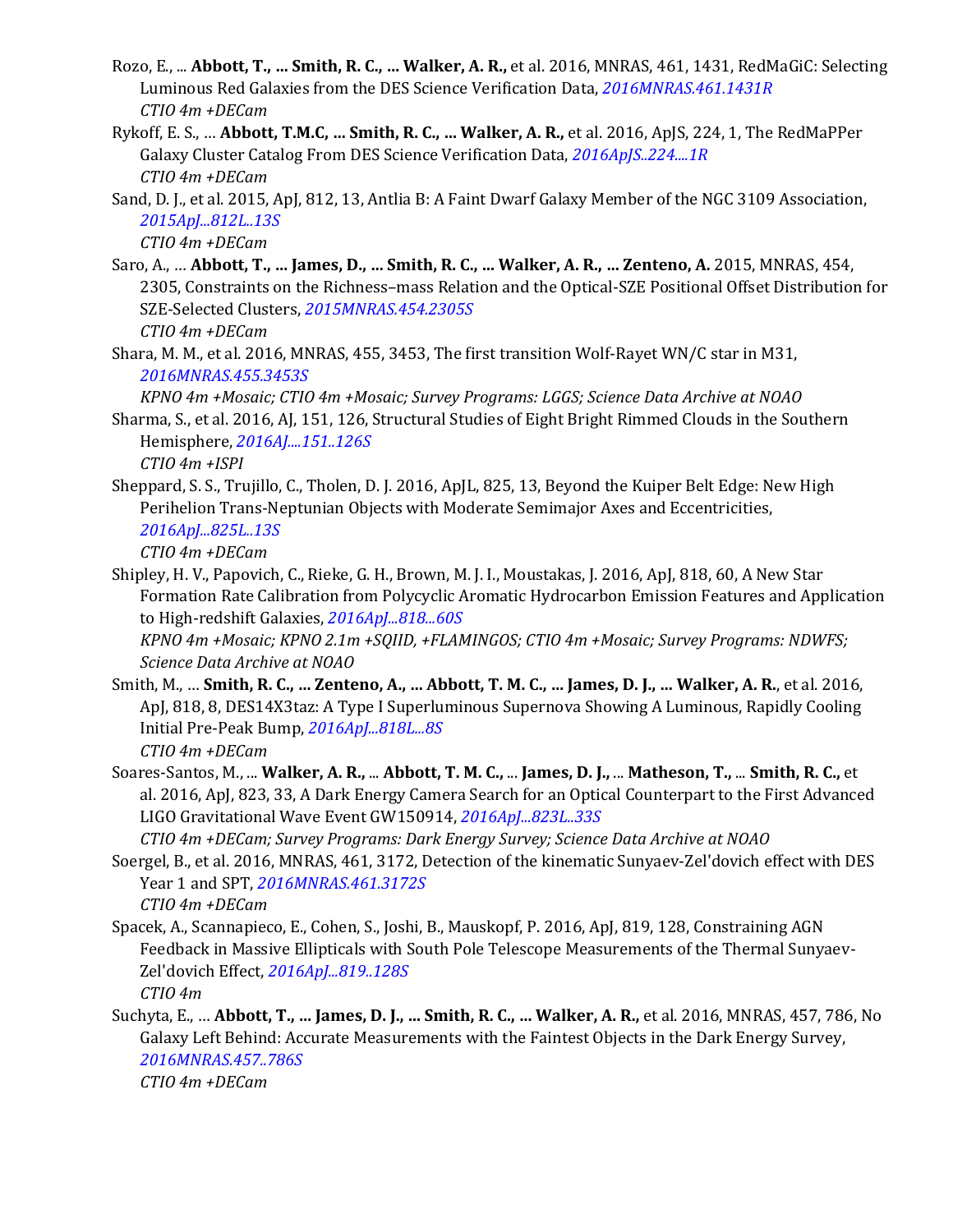- Thacker, C., et al. 2015, ApJ, 811, 125, Cross-correlation of Near- and Far-infrared Background Anisotropies as Traced by Spitzer and Herschel, *[2015ApJ...811..125T](http://adsabs.harvard.edu/abs/2015ApJ...811..125T) KPNO 4m +Mosaic; KPNO 2.1m +SQIID, +FLAMINGOS; CTIO 4m +Mosaic; Survey Programs: NDWFS; Science Data Archive at NOAO*
- Turri, P., et al. 2015, ApJ, 811, 15, Toward Precision Photometry for the ELT Era: The Double Subgiant Branch of NGC 1851 Observed with the Gemini/GeMS MCAO System, *[2015ApJ...811L..15T](http://adsabs.harvard.edu/abs/2015ApJ...811L..15T) CTIO 4m +NEWFIRM*
- **Vivas, A. K., Olsen, K., Blum, R., ... Walker, A. R., ... Kaleida, C. C., ... Saha, A.,** et al. 2016, AJ, 151, 118, Variable Stars in the Field of the Hydra II Ultra-faint Dwarf Galaxy, *[2016AJ....151..118V](http://adsabs.harvard.edu/abs/2016AJ....151..118V) CTIO 4m +DECam*
- Wang, T., et al. 2016, ApJ, 816, 84, Infrared Color Selection of Massive Galaxies at z > 3, *[2016ApJ...816...84W](http://adsabs.harvard.edu/abs/2016ApJ...816...84W) KPNO 4m; CTIO 4m*
- Warren, S. R., et al. 2015, ApJ, 814, 30, CARMA CO Observations of Three Extremely Metal-poor, Starforming Galaxies, *[2015ApJ...814...30W](http://adsabs.harvard.edu/abs/2015ApJ...814...30W)*

*KPNO 4m +Mosaic; CTIO 4m +Mosaic; Survey Programs: LGGS; Science Data Archive at NOAO*

Wittman, D., Bhaskar, R., Tobin, R. 2016, MNRAS, 457, 4011, Overconfidence in photometric redshift estimation, *[2016MNRAS.457.4005W](http://adsabs.harvard.edu/abs/2016MNRAS.457.4005W)*

*KPNO 4m +Mosaic; CTIO 4m +Mosaic; Survey Programs: Deep Lens Survey; Science Data Archive at NOAO*

- Yadav, R. K., et al. 2016, MNRAS, 461, 2502, A Multiwavelength Investigation of the H II Region S311: Young Stellar Population and Star Formation, *[2016MNRAS.461.2502Y](http://adsabs.harvard.edu/abs/2016MNRAS.461.2502Y) CTIO 4m +ISPI*
- Zhang, Y., … **Abbott, T., … James, D., … Smith, R. C.,** et al. 2016, ApJ, 816, 98, Galaxies in X-Ray Selected Clusters and Groups in Dark Energy Survey Data. I. Stellar Mass Growth of Bright Central Galaxies since z~1.2, *[2016ApJ...816...98Z](http://adsabs.harvard.edu/abs/2016ApJ...816...98Z) CTIO 4m +DECam*

#### **SMARTS Consortium Telescopes**

*SMARTS Consortium data may have resulted from time allocated by other than the NOAO TAC.*

- Arulanantham, N.A., et al. 2016, AJ, 151, 90, Seeing Through the Ring: Near-Infrared Photometry of V582 Mon (KH 15D), *[2016AJ....151...90A](http://adsabs.harvard.edu/abs/2016AJ....151...90A) SMARTS 1.3m +ANDICAM*
- Bannister, K.W., et al. 2016, Sci, 351, 354, Real-Time Detection of an Extreme Scattering Event: Constraints on Galactic Plasma Lenses, *[2016Sci...351..354B](http://adsabs.harvard.edu/abs/2016Sci...351..354B) SMARTS 1.3m*
- Beaulieu, J.-P., et al. 2016, ApJ, 824, 83, Revisiting the Microlensing Event OGLE 2012-BLG-0026: A Solar Mass Star with Two Cold Giant Planets, *[2016ApJ...824...83B](http://adsabs.harvard.edu/abs/2016ApJ...824...83B) SMARTS 1.3m*
- Bevan, A., Barlow, M. J. 2016, MNRAS, 456, 1269, Modelling Supernova Line Profile Asymmetries to Determine Ejecta Dust Masses: SN 1987A from Days 714 to 3604, *[2016MNRAS.456.1269B](http://adsabs.harvard.edu/abs/2016MNRAS.456.1269B) SMARTS 1.5m*
- Bhardwaj, A., et al. 2016, AJ, 151, 88, Large Magellanic Cloud Near-infrared Synoptic Survey. II. The Wesenheit Relations and Their Application to the Distance Scale, *[2016AJ....151...88B](http://adsabs.harvard.edu/abs/2016AJ....151...88B) SMARTS 1.5m*
- Bode, M. F., et al. 2016, ApJ, 818, 145, Pan-chromatic Observations of the Recurrent Nova LMC 2009a (LMC 1971b), *[2016ApJ...818..145B](http://adsabs.harvard.edu/abs/2016ApJ...818..145B) SMARTS 1.3m +ANDICAM*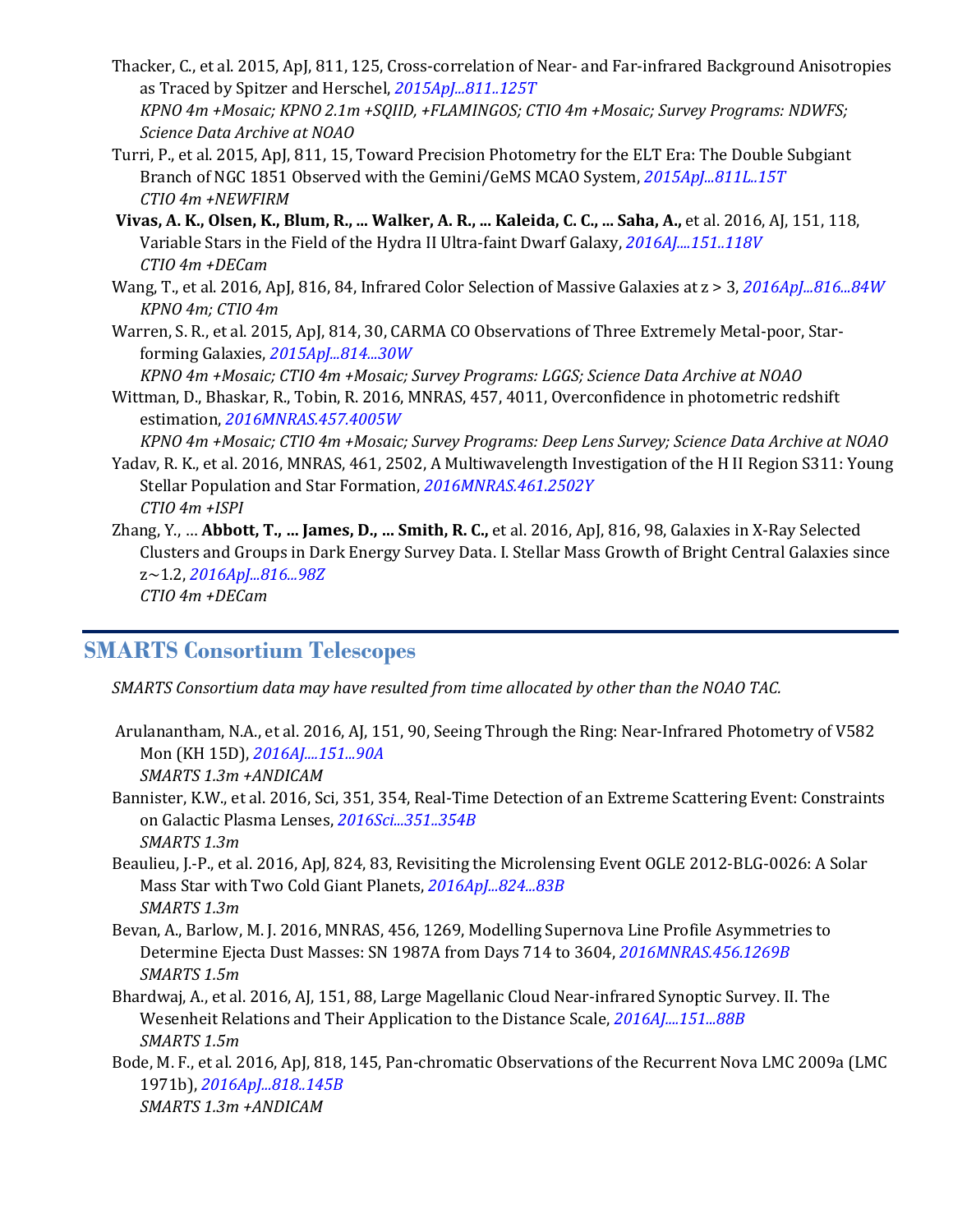- Bond, H. E., Ciardullo, R., Siegel, M. H. 2016, AJ, 151, 40, A Luminous Yellow Post-AGB Star in the Galactic Globular Cluster M79, *[2016AJ....151...40B](http://adsabs.harvard.edu/abs/2016AJ....151...45E) SMARTS 1.5m; 1.3m; 0.9m*
- Bond, H. E., et al. 2016, MNRAS, 826, 139, The Nucleus of the Planetary Nebula EGB 6 as a Post-Mira Binary, *[2016ApJ...826..139B](http://adsabs.harvard.edu/abs/2016ApJ...826..139B)*

*SMARTS 1.5m +RC Spectrograph; 0.9m*

- Borisov, G., Christou, A., Unda-Sanzana, E. 2016, MPBu, 43, 216, Photometric Observations of Martian Trojan Asteroids, *[2016MPBu...43..216B](http://adsabs.harvard.edu/abs/2016MPBu...43..216B) SMARTS 1.3m*
- Bozza, V., et al. 2016, ApJ, 820, 79, Spitzer Observations of OGLE-2015-BLG-1212 Reveal a New Path toward Breaking Strong Microlens Degeneracies, *[2016ApJ...820...79B](http://adsabs.harvard.edu/abs/2016ApJ...820...79B) SMARTS 1.3m +ANDICAM*
- Calchi Novati, S., et al. 2015, ApJ, 814, 92, Spitzer IRAC Photometry for Time Series in Crowded Fields, *[2015ApJ...814...92C](http://adsabs.harvard.edu/abs/2015ApJ...814...92C)*

*SMARTS 1.3m +ANDICAM*

- Carraro, G., Seleznev, A. F., Baume, G., Turner, D. G. 2016, MNRAS, 455, 4031, The Complex Stellar Populations in the Background of Open Clusters in the Third Galactic Quadrant, *[2016MNRAS.455.4031C](http://adsabs.harvard.edu/abs/2016MNRAS.455.4031C) SMARTS 1.0m*
- Chatelain, J. P., Henry, T. J., French, L. M., Winters, J. G., Trilling, D. E. 2016, Icar, 271, 158, Photometric Colors of the Brightest Members of the Jupiter L5 Trojan Cloud, *[2016Icar..271..158C](http://adsabs.harvard.edu/abs/2016Icar..271..158C) SMARTS 1.0m, 0.9m*
- Coppola, G., … **Walker, A. R.** 2015, ApJ, 814, 71, The Carina Project IX: On Hydrogen and Helium Burning Variables, *[2015ApJ...814...71C](http://adsabs.harvard.edu/abs/2015ApJ...814...71C)*

*SMARTS 1.5m*

- de Jaeger, T., et al. 2015, ApJ, 815, 121, A Hubble Diagram from Type II Supernovae Based Solely on Photometry: The Photometric Color Method, *[2015ApJ...815..121D](http://adsabs.harvard.edu/abs/2015ApJ...815..121D) SMARTS 1.5m +RC Spectrograph*
- Dias, B., Kerber, L., Barbuy, B., Bica, E., Ortolani, S. 2016, A&A, 591, 130, SMC West Halo: A Slice of the Galaxy That Is Being Tidally Stripped? Star Clusters Trace Age and Metallicity Gradients, *[2016A&A...591A..11D](http://adsabs.harvard.edu/abs/2016A%26A...591A..11D)*

*SMARTS 1.3m +ANDICAM*

- Durret, F., et al. 2015, A&A, 583, 124, Ophiuchus: An Optical View of A Very Massive Cluster of Galaxies Hidden Behind the Milky Way, *[2015A&A...583A.124D](http://adsabs.harvard.edu/abs/2015A%26A...583A.124D) SMARTS 1.3m*
- Egeland, R., Metcalfe, T. S., Hall, J. C., Henry, G. W. 2015, ApJ, 812, 12, Sun-like Magnetic Cycles in the Rapidly-rotating Young Solar Analog HD 30495, *[2015ApJ...812...12E](http://adsabs.harvard.edu/abs/2015ApJ...812...12E) SMARTS 1.5m +RC Spectrograph*
- Fischer, D. A., et al. 2016, PASP, 128, 6001, State of the Field: Extreme Precision Radial Velocities, *[2016PASP..128f6001F](http://adsabs.harvard.edu/abs/2016PASP..128f6001F)*

*SMARTS 1.5m +CHIRON*

Fraser, M., et al. 2015, MNRAS, 453, 3886, SN 2009ip at Late Times - An Interacting Transient at *+*2 years, *[2015MNRAS.453.3886F](http://adsabs.harvard.edu/abs/2015MNRAS.453.3886F)*

*SMARTS 1.3m +ANDICAM*

- Galbany, L., et al. 2016, AJ, 151, 33, UBVRIz Light Curves of 51 Type II Supernovae *[2016AJ....151...33G](http://adsabs.harvard.edu/abs/2016AJ....151...33G) SMARTS 0.9m*
- Giguere, M. J., et al. 2016, ApJ, 824, 150, A Combined Spectroscopic and Photometric Stellar Activity Study of Epsilon Eridani, *[2016ApJ...824..150G](http://adsabs.harvard.edu/abs/2016ApJ...824..150G) SMARTS 1.5m +CHIRON*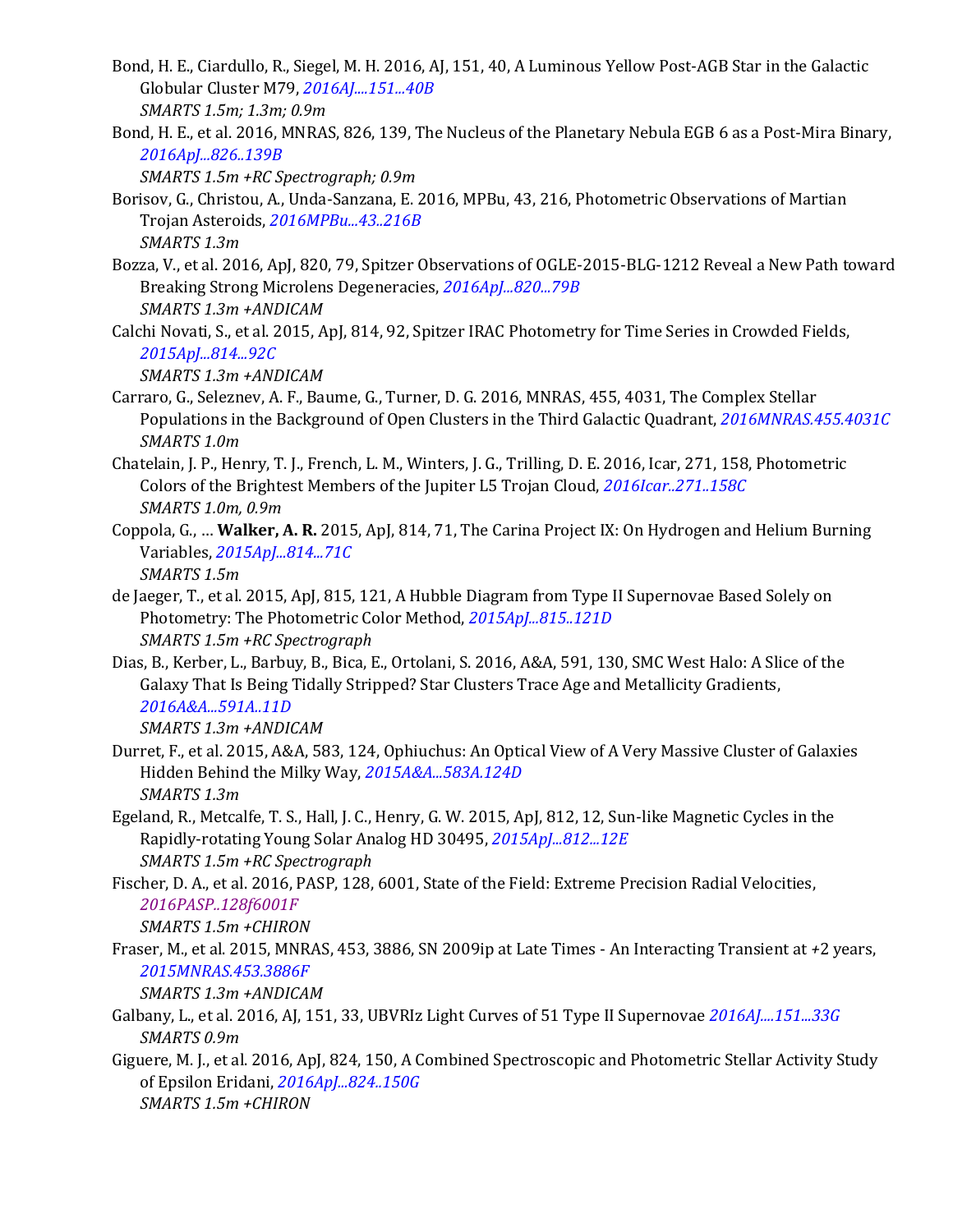- Gullikson, K., et al. 2016, AJ, 151, 3, Direct Spectral Detection: An Efficient Method to Detect and Characterize Binary Systems, *[2016AJ....151....3G](http://adsabs.harvard.edu/abs/2016AJ....151....3G) SMARTS 1.5m +CHIRON*
- Gullikson, K., Kraus, A., Dodson-Robinson, S. 2016, AJ, 152, 40, The Close Companion Mass-ratio Distribution of Intermediate-mass Stars, *[2016AJ....152...40G](http://adsabs.harvard.edu/abs/2016AJ....152...40G) SMARTS 1.5m +CHIRON*
- Hillwig, T. C., Bond, H. E., Frew, D. J., Schaub, S. C., Bodman, E. H. L. 2016, AJ, 152, 34, Binary Central Stars of Planetary Nebulae Discovered through Photometric Variability. IV. The Central Stars of HaTr 4 and Hf 2-2, *[2016AJ....152...34H](http://adsabs.harvard.edu/abs/2016AJ....152...34H)*

*SMARTS 1.3m; 0.9m*

Hinkel, N. R., et al. 2015, AJ, 150, 169, A New Analysis of the Exoplanet Hosting System HD 6434, *[2015AJ....150..169H](http://adsabs.harvard.edu/abs/2015AJ....150..169H)*

*SMARTS 1.5 +CHIRON; 1.0m; 0.9m*

Inserra, C., et al. 2016, MNRAS, 459, 2721, On Type IIn/Ia-CSM Supernovae As Exemplified by SN 2012ca\*, *[2016MNRAS.459.2721I](http://adsabs.harvard.edu/abs/2016MNRAS.459.2721I)*

*SMARTS 1.3m +ANDICAM*

- **James, D. J.,** et al. 2016, MNRAS, 459, 1363, Fundamental Stellar Parameters for Selected T-Tauri Stars in the Chamaeleon and Rho Ophiuchus Star-Forming Regions, *[2016MNRAS.459.1363J](http://adsabs.harvard.edu/abs/2016MNRAS.459.1363J) SMARTS 1.0m +Y4KCam*
- Jones, M. I., et al. 2016, A&A, 590, 38 Four New Planets Around Giant Stars and the Mass-Metallicity Correlation of Planet-Hosting Stars, *[2016A&A...590A..38J](http://adsabs.harvard.edu/abs/2016A%26A...590A..38J) SMARTS 1.5m +CHIRON*
- Kalamkar, M., et al. 2016, MNRAS, 460, 3284, Detection of the First Infra-red Quasi-Periodic Oscillation in a Black Hole X-ray Binary, *[2016MNRAS.460.3284K](http://adsabs.harvard.edu/abs/2016MNRAS.460.3284K) SMARTS 1.3m*
- Kiehlmann, S., et al. 2016, A&A, 590, 10, Polarization Angle Swings in Blazars: The Case of 3C 279, *[2016A&A...590A..10K](http://adsabs.harvard.edu/abs/2016A%26A...590A..10K)*

*SMARTS 1.3m*

Koljonen, K. I. I., et al. 2016, MNRAS, 460, 942, A 'High-Hard' Outburst of the Black Hole X-ray Binary GS 1354-6, *[2016MNRAS.460..942K](http://adsabs.harvard.edu/abs/2016MNRAS.460..942K)*

*SMARTS 1.3m*

- Krauß, F., et al. 2016, A&A, 591, 130, The TANAMI Multiwavelength Program: Dynamic Spectral Energy Distributions of Southern Blazars, *[2016A&A...591A.130K](http://adsabs.harvard.edu/abs/2016A%26A...591A.130K) SMARTS 1.3m*
- Lira, P., et al. 2015, MNRAS, 454, 368, Long-term Monitoring of the Archetype Seyfert Galaxy MCG-6-30-15: X-ray, Optical and Near-IR Variability of the Corona, Disc and Torus, *[2015MNRAS.454..368L](http://adsabs.harvard.edu/abs/2015MNRAS.454..368L) SMARTS 1.3 +ANDICAM*
- Maggi, P., et al. 2016, A&A, 585, 162, The Population of X-ray Supernova Remnants in the Large Magellanic Cloud, *[2016A&A...585A.162M](http://adsabs.harvard.edu/abs/2016A%26A...585A.162M)*

*SMARTS 0.9m*

Martinez-Vasquez, C. E., et al. 2015, MNRAS, 454, 1509, Variable Stars in Local Group Galaxies - I. Tracing the Early Chemical Enrichment and Radial Gradients in the Sculptor dSph with RR Lyrae Stars, *[2015MNRAS.454.1509M](http://adsabs.harvard.edu/abs/2015MNRAS.454.1509M)*

*SMARTS 0.9m +TI, Tek2K*

- Meng, H. Y. A., et al. 2016, ApJ, 823, 58, Photo-reverberation Mapping of a Protoplanetary Accretion Disk around a T Tauri Star, *[2016ApJ...823...58M](http://adsabs.harvard.edu/abs/2016ApJ...823...58M) SMARTS 1.3m +ANDICAM*
- Mérand, A., et al. 2015, A&A, 584, 80, Cepheid Distances from the SpectroPhoto-Interferometry of Pulsating Stars (SPIPS). Application to the Prototypes δ Cephei and η Aquilae, *[2015A&A...584A..80M](http://adsabs.harvard.edu/abs/2015A%26A...584A..80M) SMARTS 1.3m +ANDICAM*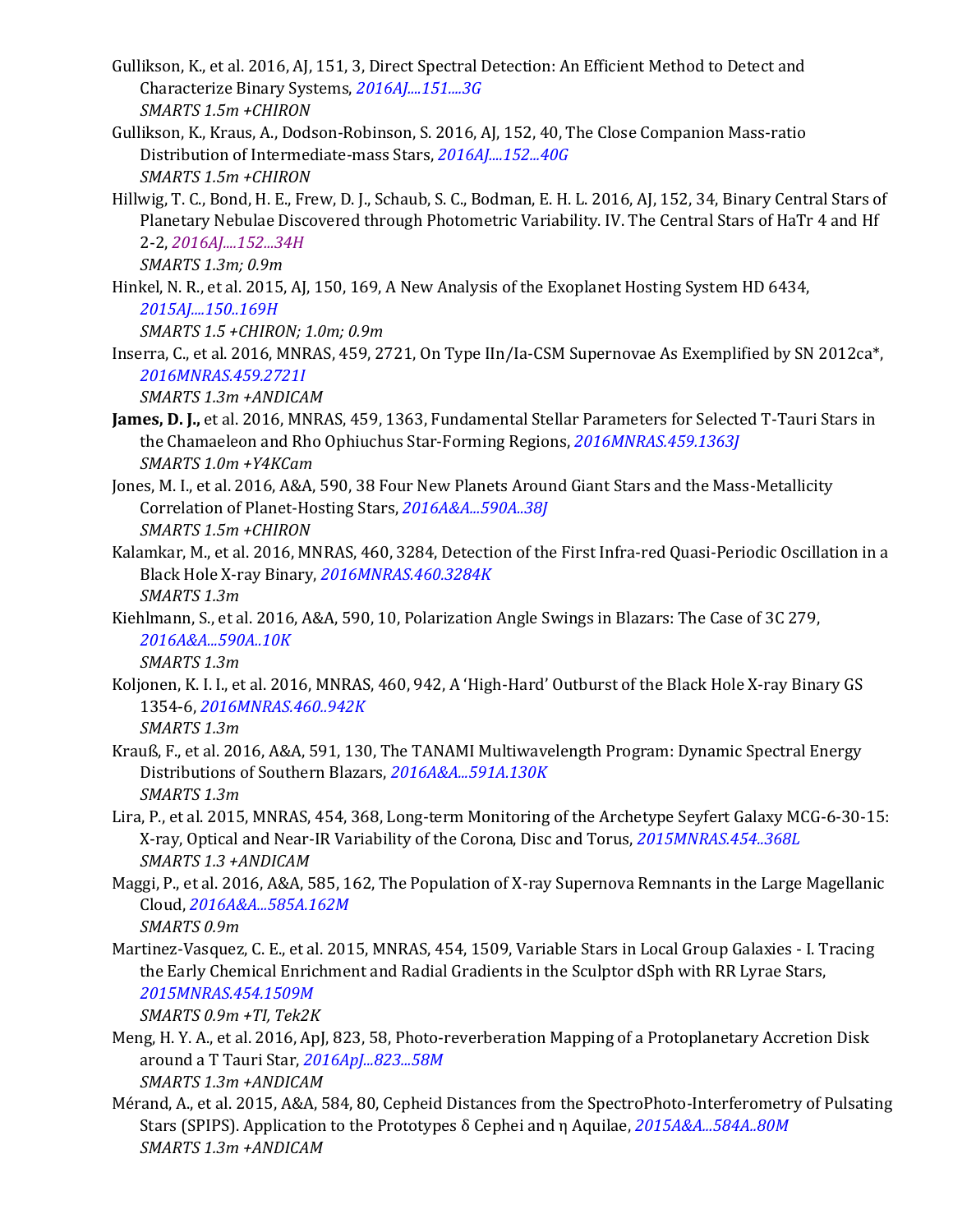- Munari, U., Walter, F. M., 2016, MNRAS, 455, 57, Flash-Ionization of Pre-Existing Circumstellar Material Around Nova Oph 2015, *[2016MNRAS.455L..57M](http://adsabs.harvard.edu/abs/2016MNRAS.455L..57M) SMARTS 1.5m +CHIRON; 1.3m +ANDICAM*
- Musella, I., … **Walker, A. R.,** et al. 2016, MNRAS, 457, 3084, The Cepheids of NGC 1866: A Precise Benchmark for the Extragalactic Distance Scale and Stellar Evolution from Modern UBVI Photometry, *[2016MNRAS.457.3084M](http://adsabs.harvard.edu/abs/2016MNRAS.457.3084M)*

*SMARTS 1.5m*

- Neilsen, J., Rahoui, F., Homan, J., Buxton, M. 2016, ApJ, 822, 20, A Super-Eddington, Compton-thick Wind in GRO J1655-40? *[2016ApJ...822...20N](http://adsabs.harvard.edu/abs/2016ApJ...822...20N) SMARTS 1.3m*
- Patruno, A., et al. 2016, ApJ, 817, 100, The Reflares and Outburst Evolution in the Accreting Millisecond Pulsar SAX J1808.4-3658: A Disk Truncated Near Co-Rotation? *[2016ApJ...817..100P](http://adsabs.harvard.edu/abs/2016ApJ...817..100P) SMARTS 1.3m*
- Pecaut, M. J., Mamajek, E. E. 2016, MNRAS, 461, 794, The Star Formation History and Accretion-Disc Fraction Among the K-type Members of the Scorpius-Centaurus OB Association, *[2016MNRAS.461..794P](http://adsabs.harvard.edu/abs/2016MNRAS.461..794P) SMARTS 1.5m +RC Spectrograph*
- Poleski, R., et al. 2016, ApJ, 823, 63, The Spitzer Microlensing Program as a Probe for Globular Cluster Planets: Analysis of OGLE-2015-BLG-0448, *[2016ApJ...823...63P](http://adsabs.harvard.edu/abs/2016ApJ...823...63P) SMARTS 1.3m +ANDICAM*
- Polishook. D., et al. 2016, Icar, 267, 243, A 2 km-size Asteroid Challenging the Rubble-Pile Spin Barrier A Case for Cohesion, *[2016Icar..267..243P](http://adsabs.harvard.edu/abs/2016Icar..267..243P) SMARTS 1.3m*
- Ratajczak, M., et al. 2016, MNRAS, 461, 2234, Orbital and Physical Parameters of Eclipsing Binaries from the ASAS Catalogue - IX. Spotted Pairs with Red Giants, *[2016MNRAS.461.2234R](http://adsabs.harvard.edu/abs/2016MNRAS.461.2234R) SMARTS 1.5m +CHIRON*
- Reynolds, T. M., Fraser, M., Gilmore, G. 2015, MNRAS, 453, 2885, Gone Without a Bang: An Archival HST Survey for Disappearing Massive Stars, *[2015MNRAS.453.2885R](http://adsabs.harvard.edu/abs/2015MNRAS.453.2885R) SMARTS 0.9m*
- Richardson, N. D., et al. 2015, AJ, 150, 109, The Optical Wind Line Variability of η Carinae During the 2009.0 Event, *[2015AJ....150..109R](http://adsabs.harvard.edu/abs/2015AJ....150..109R) SMARTS 1.5m +FECH*
- Richardson, N. D., ... **Ridgway, S.T.,** et al. 2016, MNRAS, 455, 244, Spectroscopy, MOST Photometry, and Interferometry of MWC 314: Is it an LBV or an Interacting Binary? *[2016MNRAS.455..244R](http://adsabs.harvard.edu/abs/2016MNRAS.455..244R) SMARTS 1.5m +CHIRON*
- Richardson, N. D., et al. 2016, MNRAS, 461, 254, To v∞ and Beyond! The He I Absorption Variability Across the 2014.6 Periastron Passage of η Carinae, *[2016MNRAS.461.2540R](http://adsabs.harvard.edu/abs/2016MNRAS.461.2540R) SMARTS 1.5m +CHIRON*
- Sales Silva, J. V., et al. 2016, AJ, 151, 6, Properties of the Open Cluster Tombaugh 1 from High-resolution Spectroscopy and uvbyCaHβ Photometry, *[2016AJ....151....6S](http://adsabs.harvard.edu/abs/2016AJ....151....6S) SMARTS 1.0m*
- Sing, D. K., et al. 2016, Natur, 529, 59, A Continuum from Clear to Cloudy Hot-Jupiter Exoplanets Without Primordial Water Depletion, *[2016Natur.529...59S](http://adsabs.harvard.edu/abs/2016Natur.529...59S) SMARTS 1.3m*
- Street, R. A., et al. 2016, ApJ, 819, 93, Spitzer Parallax of OGLE-2015-BLG-0966: A Cold Neptune in the Galactic Disk, *[2016ApJ...819...93S](http://adsabs.harvard.edu/abs/2016ApJ...819...93S)*

*SMARTS 1.3m +ANDICAM; 1.0m*

Sumi, T., et al. 2016, ApJ, 825, 112, The First Neptune Analog or Super-Earth with a Neptune-like Orbit: MOA-2013-BLG-605Lb, *[2016ApJ...825..112S](http://adsabs.harvard.edu/abs/2016ApJ...825..112S) SMARTS 1.3m*